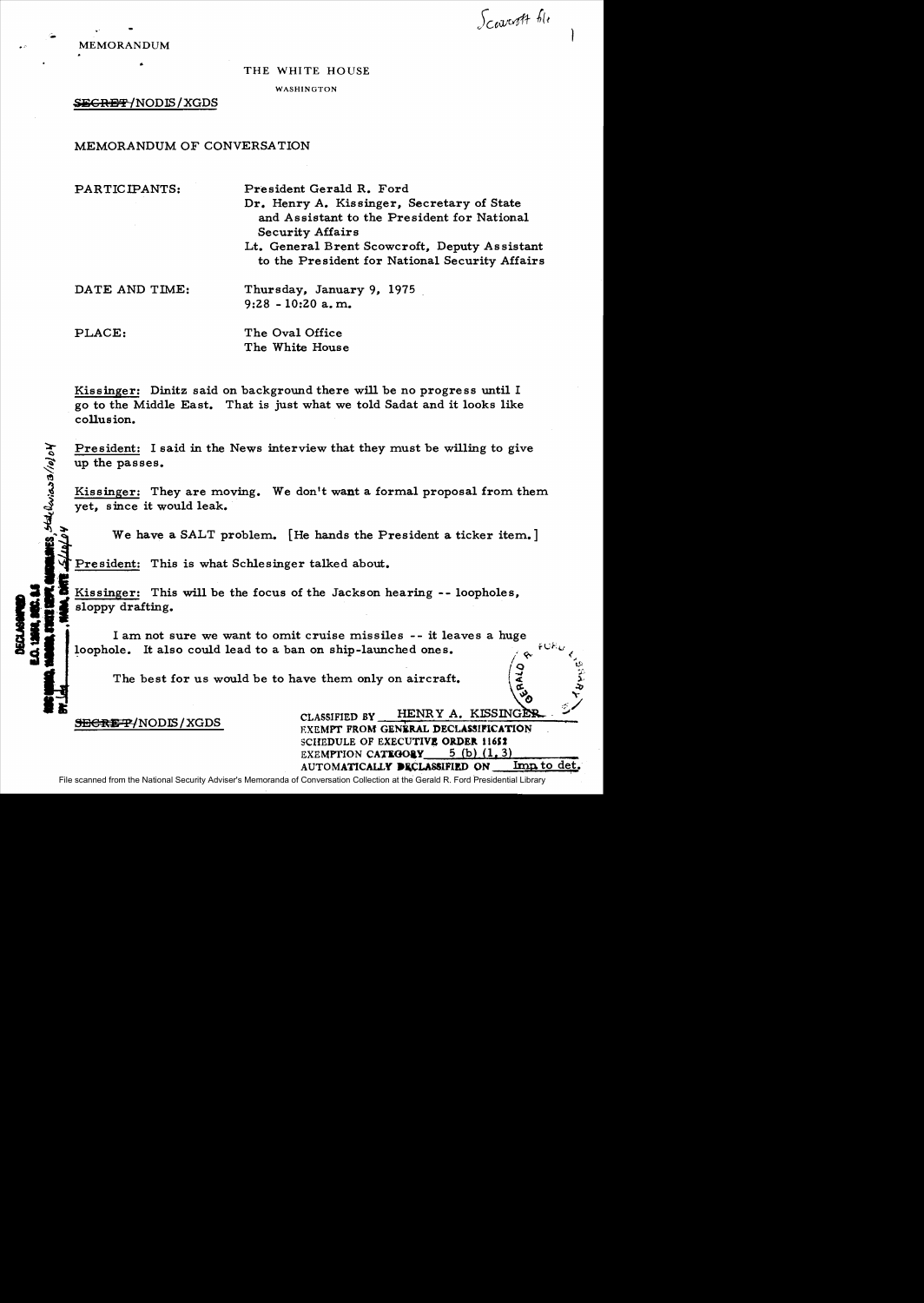### $\overline{\text{SEGREF}}/\text{MODIS}/\text{XGDS}$  2.

President: [Described the Vladivostok discussion] My quick reaction is that it makes no difference. .

Kissinger: Our record is ambiguous. Dobrynin says his record is ambiguous. But you can't put something over on them with a shyster trick.

President: If we review everything -- payload, etc. -- and decide after  $R&D$  maybe not to go into production...

Kissinger: Yes, but the major thing is to stop leaks like this. This will give Jackson the handle he needs. Schlesinger is also jumping on us on Israeli military supplies. He also wants to meet with the Jewish leaders.

President: Israel Miller said I have six months before they lower the boom on the Trade Bill. You were right.

Kissinger: The best thing would be for the Soviet Union to reject it.

President: I agree.

Kissinger: Fisher says Jackson would be a dead hero if the Soviet Union rejected the Trade Bill.

President: How soon will they act?

Kissinger: A couple of days informally; then we will go through the formality.

President: What should our posture be? Disappointment?

Kissinger: We should point out that we were warned all along the way. I think they Will reject it.

How is the letter to Brezhnev?

President: Good. It is well written.

Kissinger: On PL-480, the major problem is handling the Humphrey Amendment. You can include Title II; Humphrey and Hatfield would consider this a breach of faith. You can stick to Title I, and drop the other countries, and you can add Vietnam. We would have to clear it with Humphrey.

6EGRET/NODIS/XGDS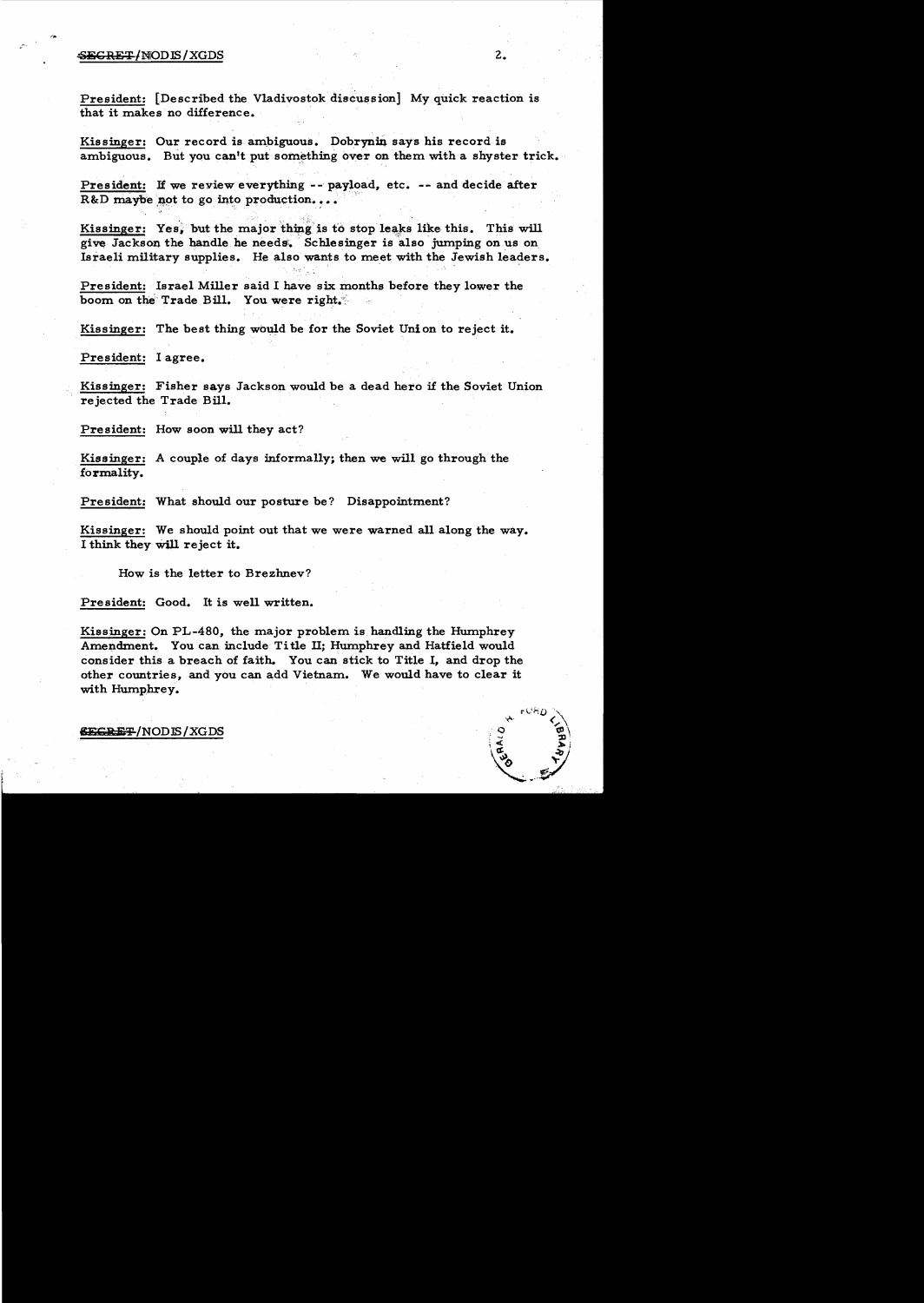## $S_{\text{BGRiff}}$  /NODIS/XGDS  $3.$

President: Does Vietnam qualify?

Kissinger: It isn't on the UN list because it is not in the UN. I will bring the lists in tomorrow.

On Oman, we have almost no foreign policy interests there. But don't give him [Sultan Qaboos] the impression that we will abandon him. if the British pull out. If the British pull out, we may even have to send some advisors.

President: I saw the map -- it's a God forsaken place.

Kissinger: It is the most backward country in the area. I don't know what you will talk about.

Pre sident: I notice Mexico is not joining OPEC now.

Kissinger: Probably in the late '70s oil prices will be so low we will have trouble maintaining investment in alternative sources.

The reason Schmidt is giving us a hard time is he has local elections coming up and he has to appear as a defender of his national interests.

President: I notice the papers are saying there is no difference between the two financial plans.

Kissinger: The British Ambassador said last night they could vote Witteveen without us. I said yes, but you can't make it work without us.

The French have played it straight since Martinique.

President: When is Shultz going over?

Kissinger: The end of January. He will meet with the Schmidt group and also see the Shah. The Shah said he is thinking about investing 10 billion here. We should nail that down.

I saw the Irish Foreign Minister yesterday. It will be a lively six months. He is fun. He said stay away from Kennedy; he is a menace and the Irish can't stand him. Don't support the IRA, and keep the British in -- otherwise it will be a bloodbath.

Burns will see Schmidt.

SECRET/NODE / XGDS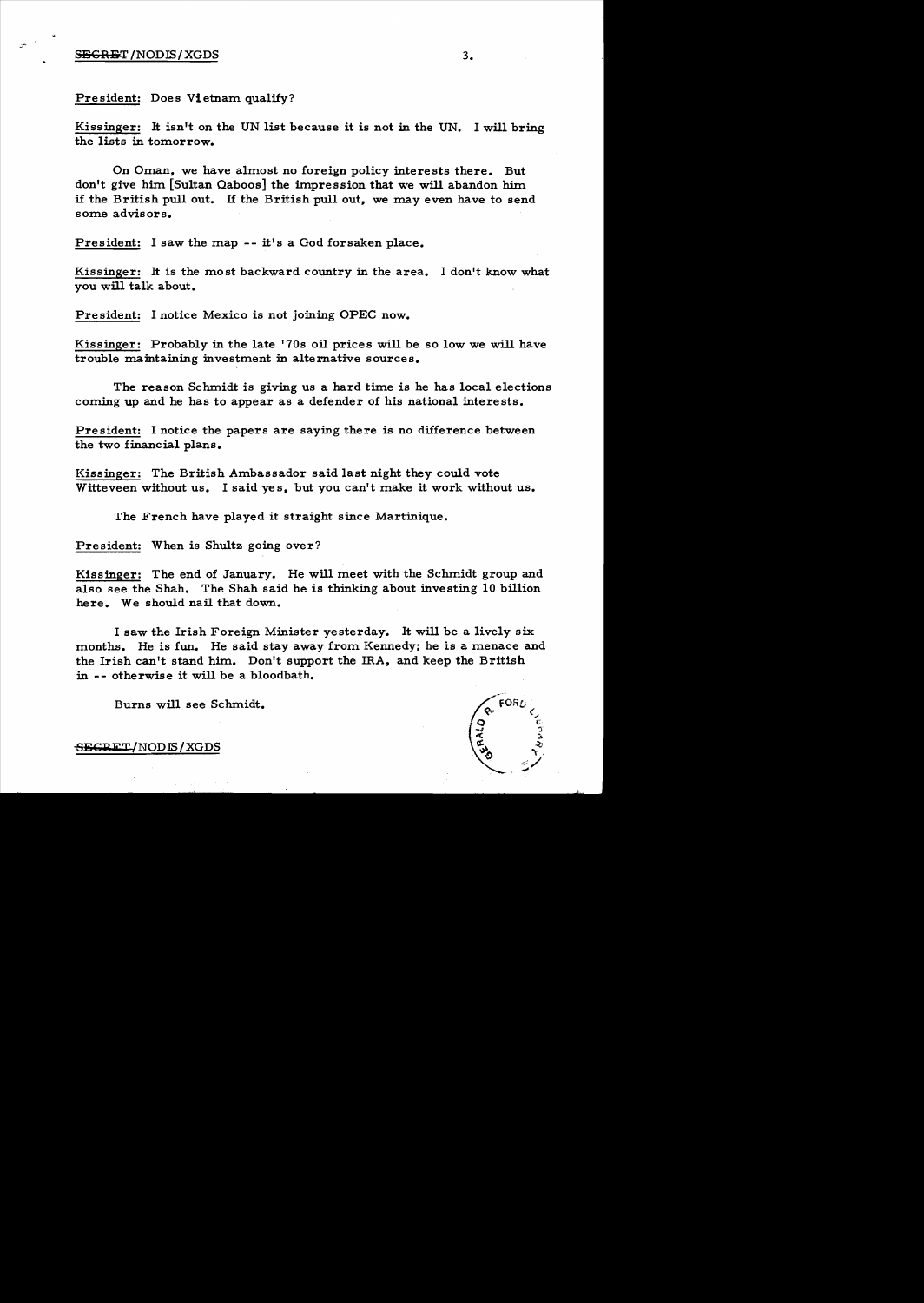#### $\overline{\textbf{EGRET}}$   $\cdot$   $\overline{\textbf{NODIS}}$   $\cdot$   $\overline{\textbf{XGDS}}$   $\overline{\textbf{3.5}}$   $\overline{\textbf{4.5}}$

President: Did he talk about an economic plan?

Kissinger: He is worried. He thinks such a big deficit will dry up the capital markets.

President: I respect his judgment. But when you pin them down, they still want a tax reduction.

Kissinger: The Westinghouse pension fund is  $$500$  mill ion short. If some of them fail, this could start a run. The same guy also said we should give a tax break for the purchase of durable goods.

President: I share Burns's concerns. But if confidence is restored. it should help.

Kissinger: Burns will do his damnest.

President: Right. We couldn't have a better man in that job.

Kissinger: He takes a long time to get to the point.

President: He's not as bad as Elliot [Richardson].

Kissinger: [Described the haggling over the announcement of his appointment as Ambassador to the United Kingdom].

President: He has no chance as a Presidential candidate.

Kissinger: The Nicosia meeting went well. The next one will be on the 14th.'



#### $\overline{\text{EBGREF}}$ /NODIS/XGDS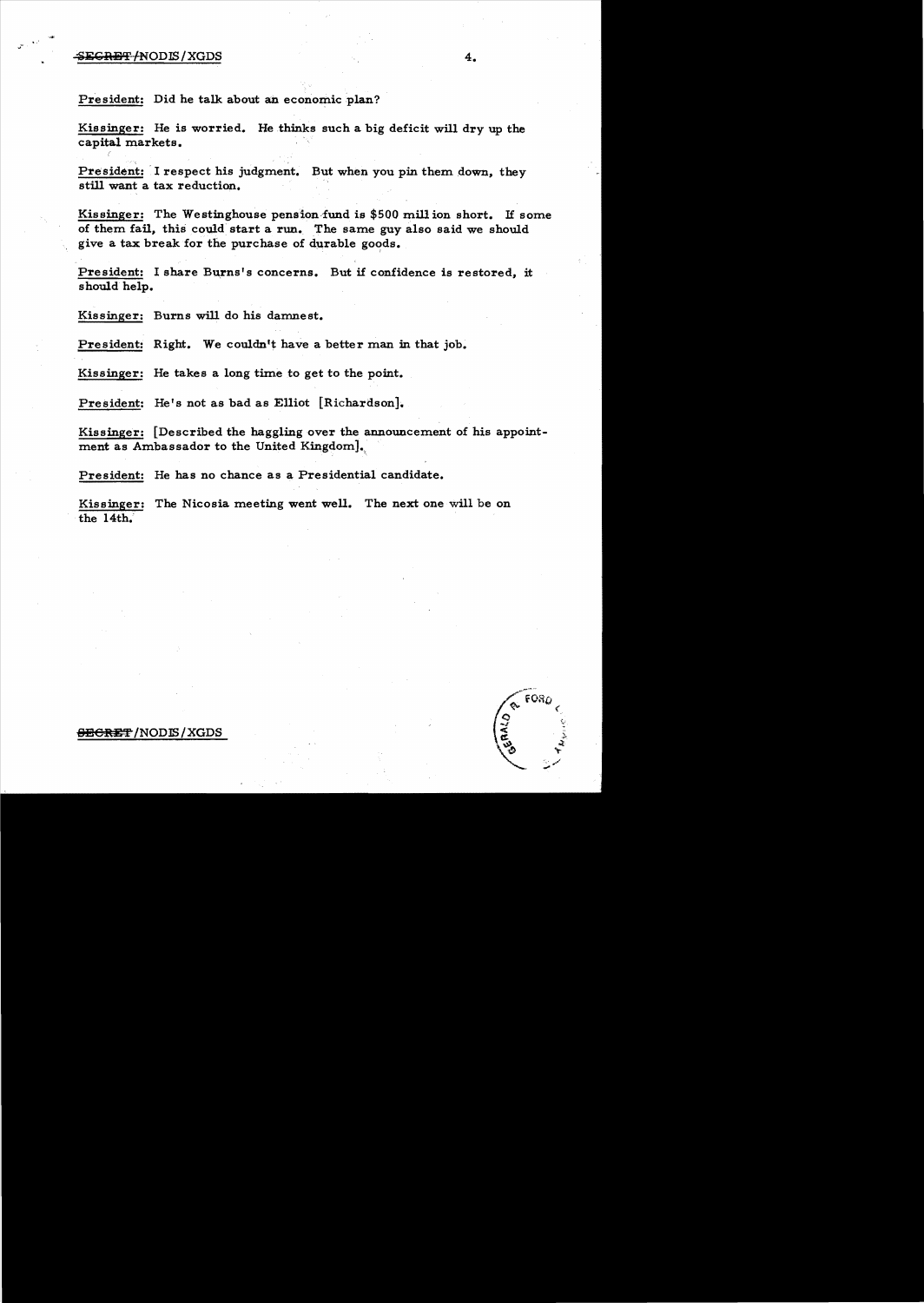Shunaday 975  $P/K$  10 gm ? 9:28.10.20 AM K Divit, scrit au bastogue de ma propose until 270 to 145 I I said en une don until to qui upe posse. K Thompson avec dont count a famme proposed K This will be a frame of Joshann huming logérise, sloppen chapting.<br>Unt since une mont à moit crime monsieurs lemson huga hophole, als could lead & home au stig humsted me.<br>Bost fauce would te bour only on a get. in it males no dif. 4 Our arion die abriligation. Detry sego très usual contrigueme dut partie part imatthing over an P If me union everything-parpent, etc. - + chaile ofte R+D maybe with go with politic je je lont mig a ting és te stop habe tite This. Schles is also doinguigan us ont mil systion He des cronts to met a / Junios lunha PI cred huiller sont 2 have 6 mo before try land. c born en trale bithe June corre regist. K But thing and is fa SU thay it it P dayres<br>& Fiolen Toys Jackson would be a doul his if<br>I Home sera will then art.<br>R Comple I douge informatly thou we will potter formits **E.O. 13988, SEC. 3.5**<br>NSC MEMO, **1124108, STATE DEPT. GUIDELINES**, State lev.cs 3/10/04<br>NAMA. DATE S. HAPO, 04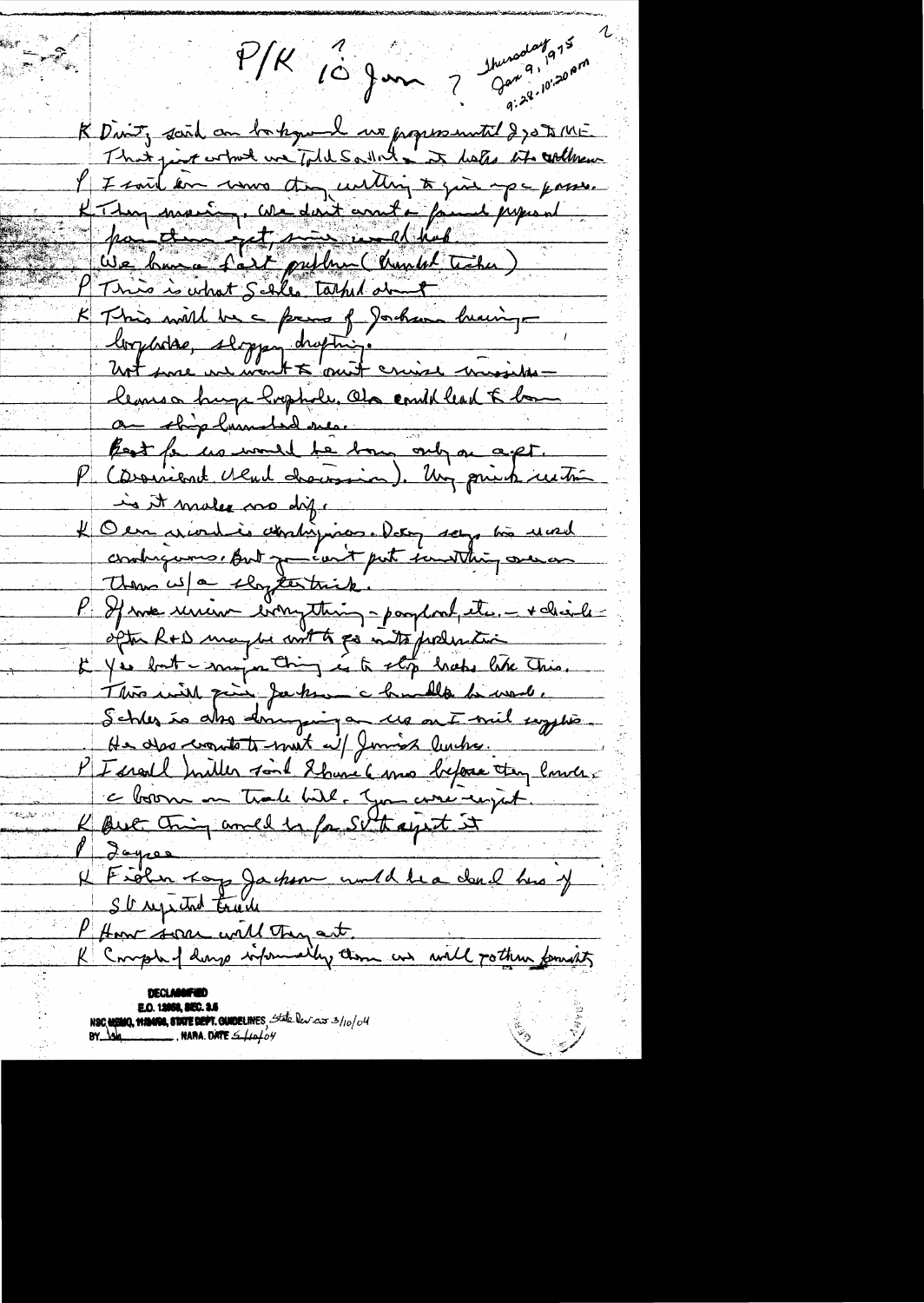$\rho_{1480} = \frac{1}{7} \frac{17426444}{1725} = 5$ l'about should am posture la? Des appointant K We should pront out that we warned (charrier theped I trick they will use it. Heuses Mitter Bug God, Conde control Ou Pa 480 - the mingo poblem à homelin Komp. o Hatpild would ensider this or breach of forces. You Can strikts Title I, + drop other counters, you and Vitteria, als would have chan up young P Does UN quality? K Janton UM bit known ut in UN Icell mig bots in Cruma On Omm, Ohnot we FP enterets. But don't give brin a mapossion that we will abounded bin if the pull ont. of the pull out, we May even has to send form achigous P I source may a ce Codposation pau. K It most backward country in case felow't have exhat you will talk what l'Instruct mexico à vot pain, OPEC mons. K Per is in late 70's as and pries with he how as will have hould mantaing investment in alternatives. Reason Schmittig quoi us hout time is appear as depending watt mitunt 1 Instinc populare saying the is no chip bet c 2 fins, plans. K But and Smil fast myat thing could note Wetternan w/s ms, I smil yes, back you count mon it will w/o us.